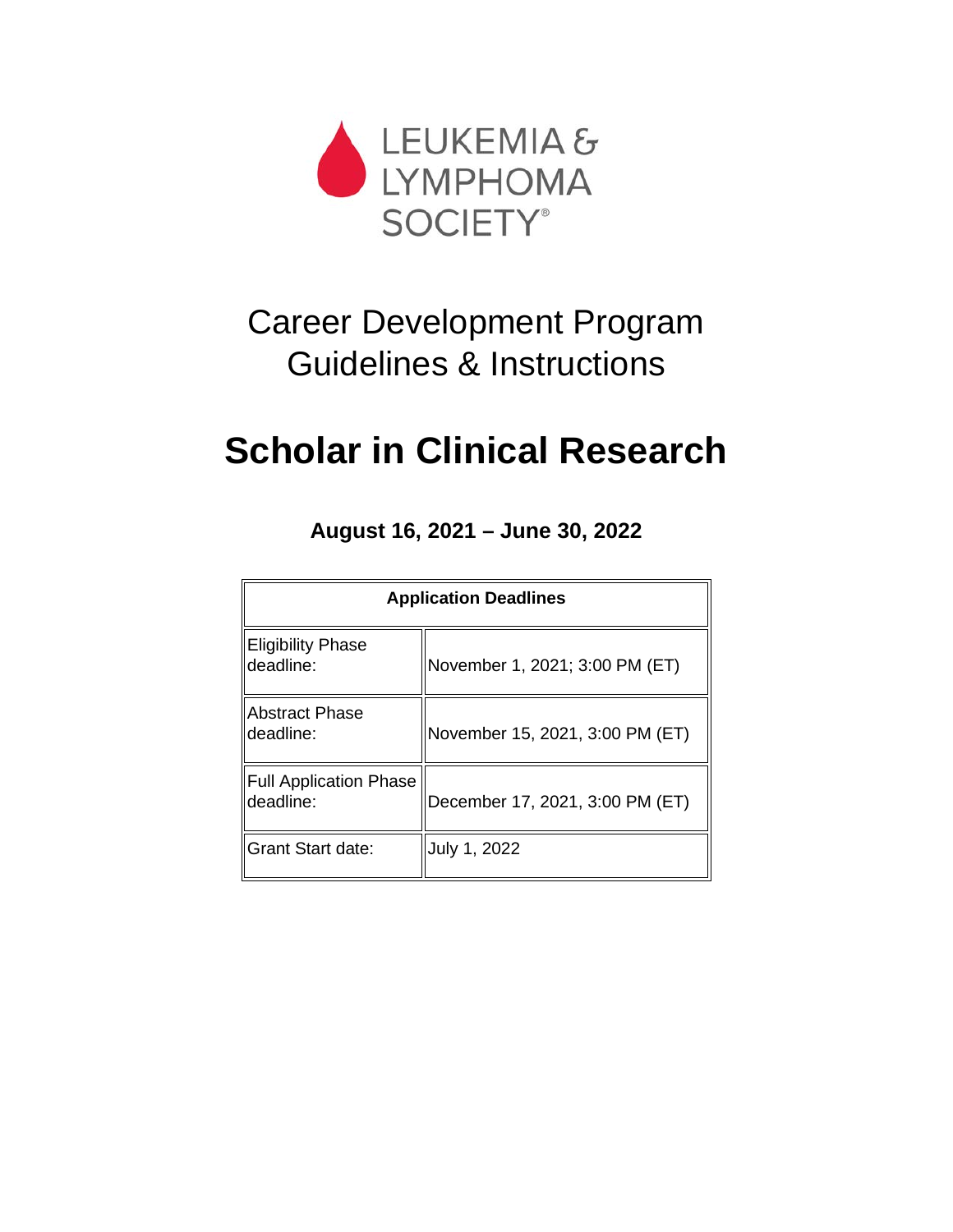# **What's New for 2021**

*Starting this application cycle, the approach to the application and review process has fundamentally changed.* The Scholar in Clinical Research award has always had the intention of supporting researchers who are on a trajectory for leadership in blood cancer clinical research. To better capture this, we are modifying the application process to better emphasize all the clinical research activities of the applicant. Therefore, the total research portfolio of the applicant will be assessed by the review committee. These changes will better align the application, review process, and funding decisions with the intent of the Scholar in Clinical Research award.

# **2021 Update: Application Compliance**

In prior award cycles, ~20-30% of eligibility requests were rejected. We have updated the eligibility form to make rejections far less likely, but it takes much more time to complete. To avoid eligibility rejection, read these Guidelines & Instructions carefully and fill out the eligibility form completely. *Be sure to start this process early.*

## *A rejected applicant can only re-submit an eligibility request once.*

In recent years, approximately 10-15% of all full applications had serious structural flaws. These include non-adherence to section lengths, font size, or missing attachments (e.g., a Sponsor Letter or Biosketch), or critical sections not completed. Applications with such flaws run the risk of administrative disqualification.

#### *Carefully check the final version of your application prior to upload (even if someone else uploads for you).*

# **About The Leukemia & Lymphoma Society, Inc.**

The Leukemia & Lymphoma Society, Inc. (LLS) is a national voluntary health agency dedicated to the conquest of hematologic malignancies and relevant premalignant conditions. LLS supports research, patient aid, community service programs, advocacy, and public and professional education.

# **Description of the CDP Scholar in Clinical Research Award**

Through the Career Development Program, LLS supports talented blood cancer researchers in the early/mid phase of their careers. CDP continues to provide a pool of dedicated researchers to advance the understanding and diagnosis of blood cancer, as well as the development of treatment and prevention options that will ultimately lead to a higher quality of life for blood cancer patients as well as potential cures.

The **Scholar** in Clinical Research Award is for 5 years and supports tenure-track, junior faculty who have *already* established themselves as blood cancer researchers.

Scholar in Clinical Research applicants must have significant clinical duties. Their research must relate to their clinical activities and the research must involve direct patient contact. This usually involves investigator-initiated clinical trials, but in some cases may involve other clinically related research involving patients. **Investigators who are primarily laboratorybased, and/or who are working on primarily blood cancer model systems rather than**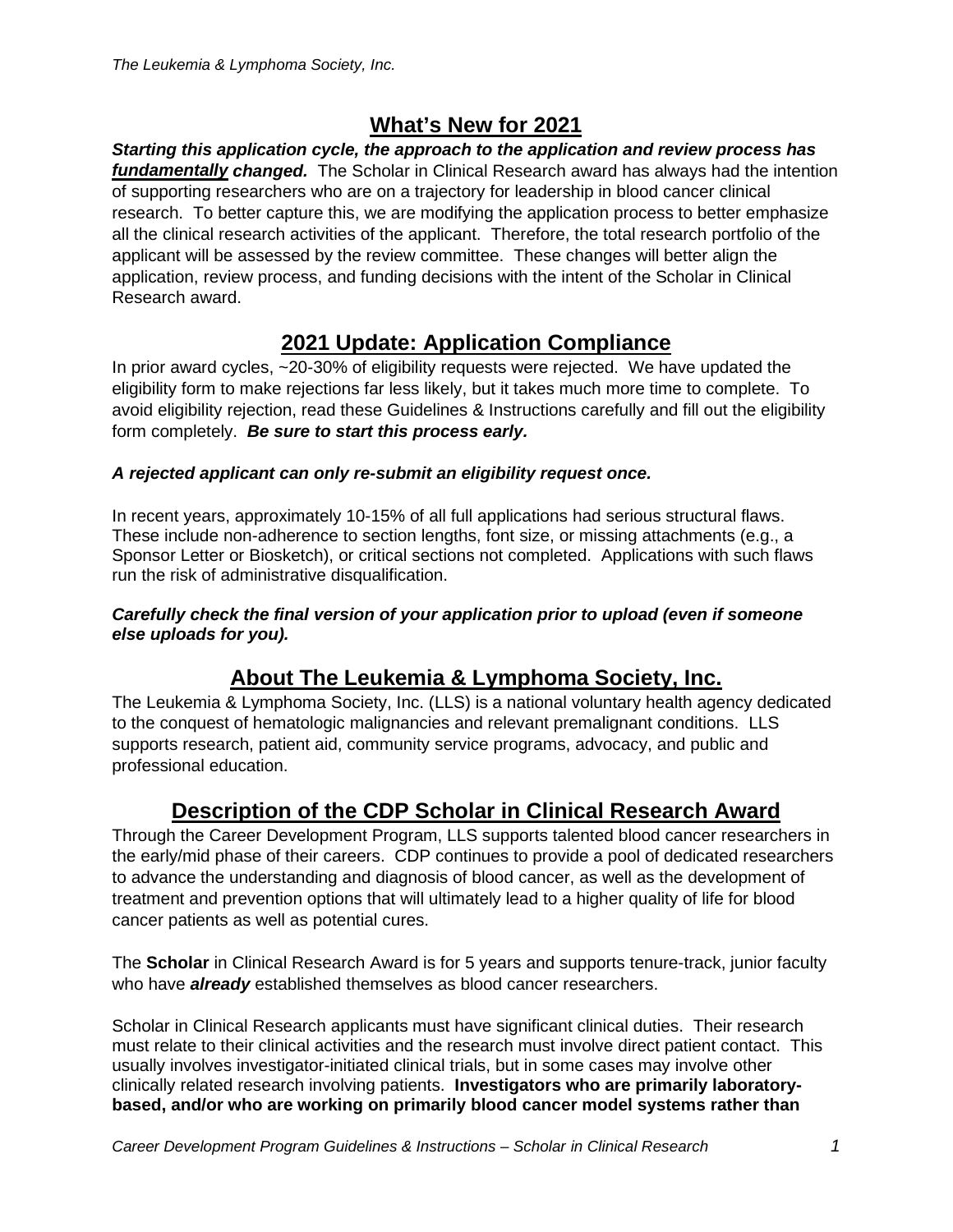#### **blood cancer patients are not eligible for the Scholar in Clinical Research Award and should consider applying for the Scholar Award instead.**

The **Scholar in Clinical Research** Award is for 5 years. The maximum award per year is \$125,000 and includes the salary and fringe benefits for the Applicant and an assistant. Salaries may be supplemented by funds from other sources. Any assistant supported by this award *must* have a direct role in the described research. Indirect costs may be included and cannot exceed 5% of the total direct costs requested in the proposal. Expenditures for clinical and/or laboratory costs/equipment, travel, etc. are not permitted. The awarded value will be limited to the amount requested in the submitted proposal even if that amount is less than \$125,000. There are no requirements for a certain percent effort on our budget template.

The Leukemia & Lymphoma Society honors those CDP awardees whose awards are ending and who have done the most impactful work. One Scholar/Scholar in Clinical Research awardee will be honored with the **CDP Achievement Award**. This high honor will be given to the Scholar/Scholar in Clinical Research awardee who is a leader/emerging leader and has had the three most impactful publications of direct relevance to blood cancer over the course of their funding period. An absolute requirement for consideration is that those publications must acknowledge support of The Leukemia & Lymphoma Society (preferably as a specific acknowledgement of this funding mechanism\*). Since we consider a CDP awardee to always be an awardee while funded, *all* publications should acknowledge our support.\* A secondary consideration is the total publication record and productivity during the award period as well as career trajectory. *Though not guaranteed, we hope to continue the CDP Achievement Awards indefinitely.*

\*Use this format when acknowledging The Leukemia & Lymphoma Society: "…was supported by a Scholar in Clinical Research award from The Leukemia & Lymphoma Society."

# **Eligibility**

## **Scholar in Clinical Research applicants must…**

- Have a Sponsor who will attest to institutional support for the applicant. An appropriate Sponsor may be a department head, chief of service, or program chair.
- Be an independent investigator of at least an assistant professor position or equivalent; this includes any permanent, independent clinical faculty who are not on a laboratorybased, tenure-track career path (see Experience/eligibility clock).
- *Have clinical training in blood cancer.*
- Have adequate funding to support the proposed research (see Research Support Requirement).
- Have started their *first* independent position no less than 4 years but not more than 10 years before the time of review (see Experience/eligibility clock). Instructor-level positions are not counted as independent for eligibility purposes.
- Have protected time for research after the funding start date in the range of 20-40%. Deviations from this may be allowed and will be determined on a case-by-case basis by LLS scientific staff. If an investigator is more laboratory-based than clinic-based, they cannot apply for this award; they should consider the Scholar subcategory.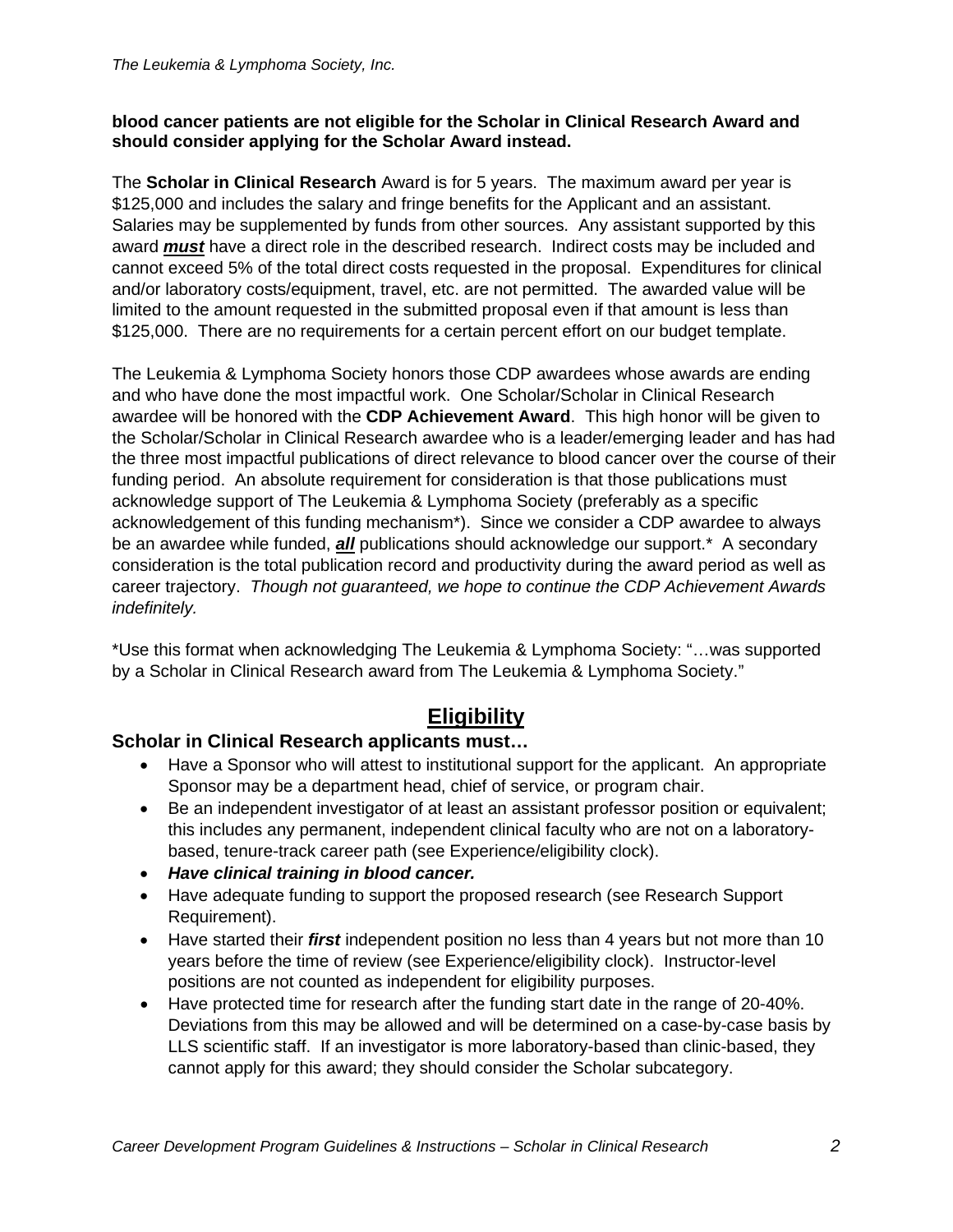- Have a least one first author, full length (which may include short reports), peerreviewed, primary research publication available on PubMed by the full application due date\* (*Not* including reviews, perspectives, conference/meeting presentations or abstracts, etc.). Note that those applicants with no corresponding author publications are eligible but are less likely to be competitive.
- *Be performing clinical research involving patients (generally clinical trials), which is related to their clinical duties. Laboratory correlative studies are welcome, but laboratory studies must directly relate to the clinical studies.*

# **Citizenship**

The program welcomes applications worldwide from appropriate academic institutions and investigators of any nationality.

# **Degree and Training**

Applicants must generally hold an MD or equivalent, but in some cases, we may consider those with other advanced degrees if they are clinicians who have undergone rigorous clinical training. All Scholar in Clinical Research applicants must have formal clinical training in blood cancer.

## **Experience/eligibility clock**

Applicants must have held an independent, faculty-level, position (or equivalent) for 4 to 10 years (see Eligibility Outline table). All such positions are counted in the 10-year total. Instructor-level positions are not counted as independent for eligibility purposes. In some cases, LLS may ask for a letter from any applicable institution confirming employment start date(s). Research Assistant Professor (and similar/equivalent positions) may or may not count towards eligibility depending on the policy of the institution where that position was held. *A satisfactory explanation of these position types must be provided by the full application due date, or the full application may be administratively disqualified.* In cases where the position would not be considered independent, a letter from the institution will be required explaining their policy, but only in cases where such positions might put the applicant outside the eligibility range.

|                                             | <b>Scholar</b>                    | <b>Scholar in</b><br><b>Clinical</b><br><b>Research</b> | <b>Special</b><br><b>Fellow</b><br>$(2-year)$ | <b>Special</b><br><b>Fellow</b><br>$(3-year)$ | <b>Fellow</b>                     |
|---------------------------------------------|-----------------------------------|---------------------------------------------------------|-----------------------------------------------|-----------------------------------------------|-----------------------------------|
| <b>Degree</b>                               | MD, PhD,<br>DVM, or<br>equivalent | MD, PhD,<br>DVM, or<br>equivalent                       | MD, PhD,<br>DVM, or<br>equivalent             | MD, PhD,<br>DVM, or<br>equivalent             | MD, PhD,<br>DVM, or<br>equivalent |
| <b>Earliest oral thesis</b><br>defense date | N/A                               | N/A                                                     | June 30,<br>2017                              | June 30,<br>2018                              | June 30,<br>2019                  |
| Most recent oral<br>thesis defense date     | N/A                               | N/A                                                     | June 29,<br>2018                              | June 29,<br>2019                              | Full<br>application<br>due date   |

# **Eligibility Outline for 2021-2022 Application Cycle**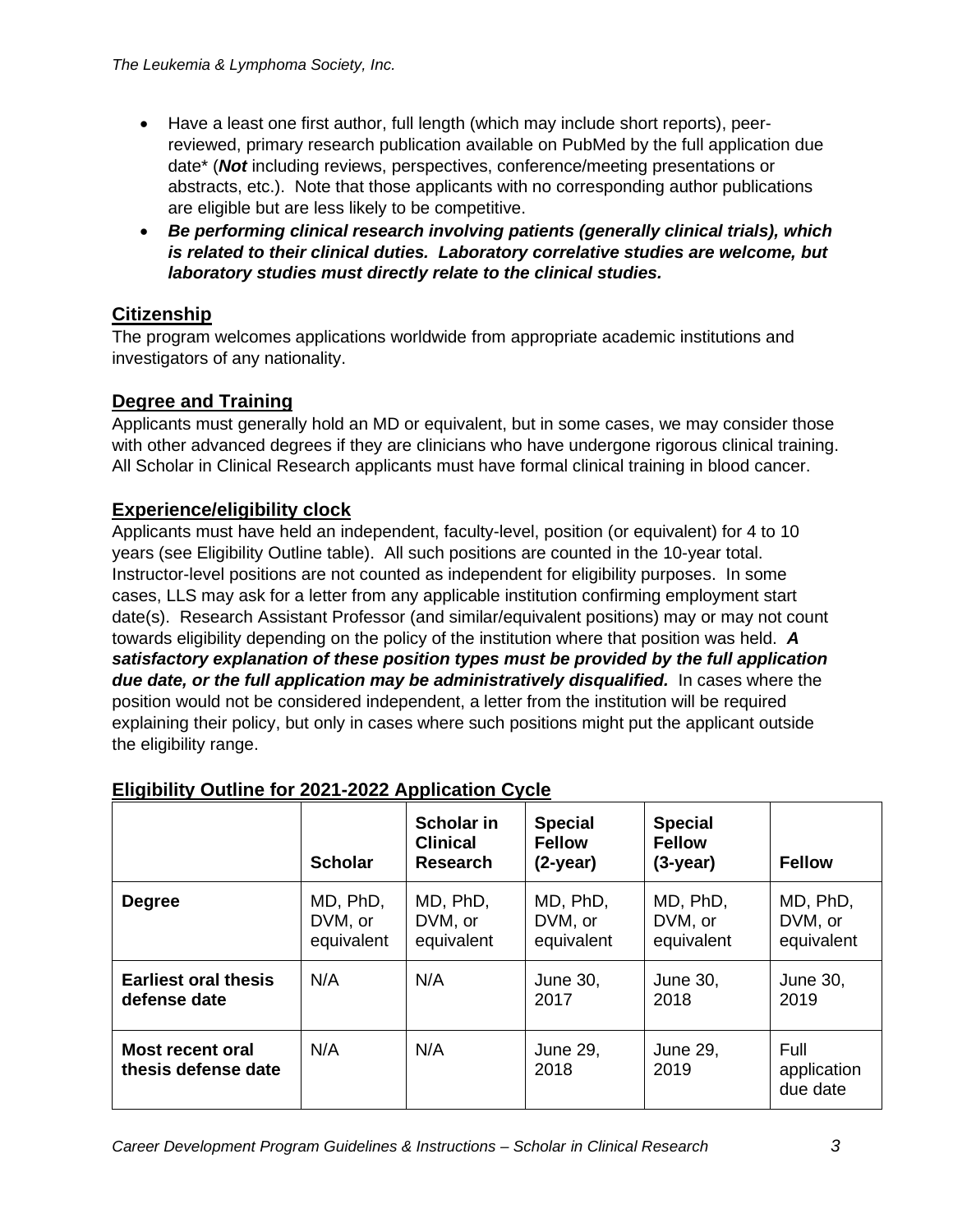|                                                                     | <b>Scholar</b>     | Scholar in<br><b>Clinical</b><br><b>Research</b> | <b>Special</b><br><b>Fellow</b><br>$(2-year)$ | <b>Special</b><br><b>Fellow</b><br>$(3-year)$ | <b>Fellow</b> |
|---------------------------------------------------------------------|--------------------|--------------------------------------------------|-----------------------------------------------|-----------------------------------------------|---------------|
| Independent faculty<br>position required?*                          | Yes                | Yes                                              | <b>No</b>                                     | <b>No</b>                                     | <b>No</b>     |
| <b>Earliest start date of</b><br>independent<br>position*           | January 1,<br>2014 | January 1,<br>2012                               | N/A                                           | N/A                                           | N/A           |
| <b>Most recent start</b><br>date                                    | January 1,<br>2020 | January 1,<br>2018                               | N/A                                           | N/A                                           | N/A           |
| <b>Applicant R01-level</b><br>funding required?**                   | Yes                | No***                                            | <b>No</b>                                     | <b>No</b>                                     | <b>No</b>     |
| <b>Sponsor R01-level</b><br>funding required?***                    | N/A                | N/A                                              | Yes                                           | Yes                                           | Yes           |
| At least 1 first<br>author, publication<br>required?****            | Yes*****           | Yes*****                                         | Yes*****                                      | Yes*****                                      | Yes*****      |
| At least 1<br>corresponding<br>author, publication<br>required?**** | Yes*****           | <b>No</b>                                        | <b>No</b>                                     | <b>No</b>                                     | <b>No</b>     |

\*Mentored faculty positions (e.g., Instructor) do not count as independent

\*\*See Research Support Requirement section

\*\*\* Funding may come from any source, but must be able to fund the active/proposed studies \*\*\*\*Full length, primary research publication (no reviews, perspectives, conference/meeting presentations or abstracts)

\*\*\*\*\*Peer reviewed manuscripts that are *fully* accepted by the eligibility due date are acceptable. See Eligibility section.

## **Career Trajectory**

The Scholar in Clinical Research award applicant must be in the early/mid stages of a career in blood cancer clinical research. The anticipation is that Scholar in Clinical Research awardees will eventually be leaders in clinical blood cancer research and/or treatment.

## **Institution Affiliation**

Applicants must be affiliated with a non-profit academic institution at the time funding commences and for the duration of the award.

## **Research Support Requirement**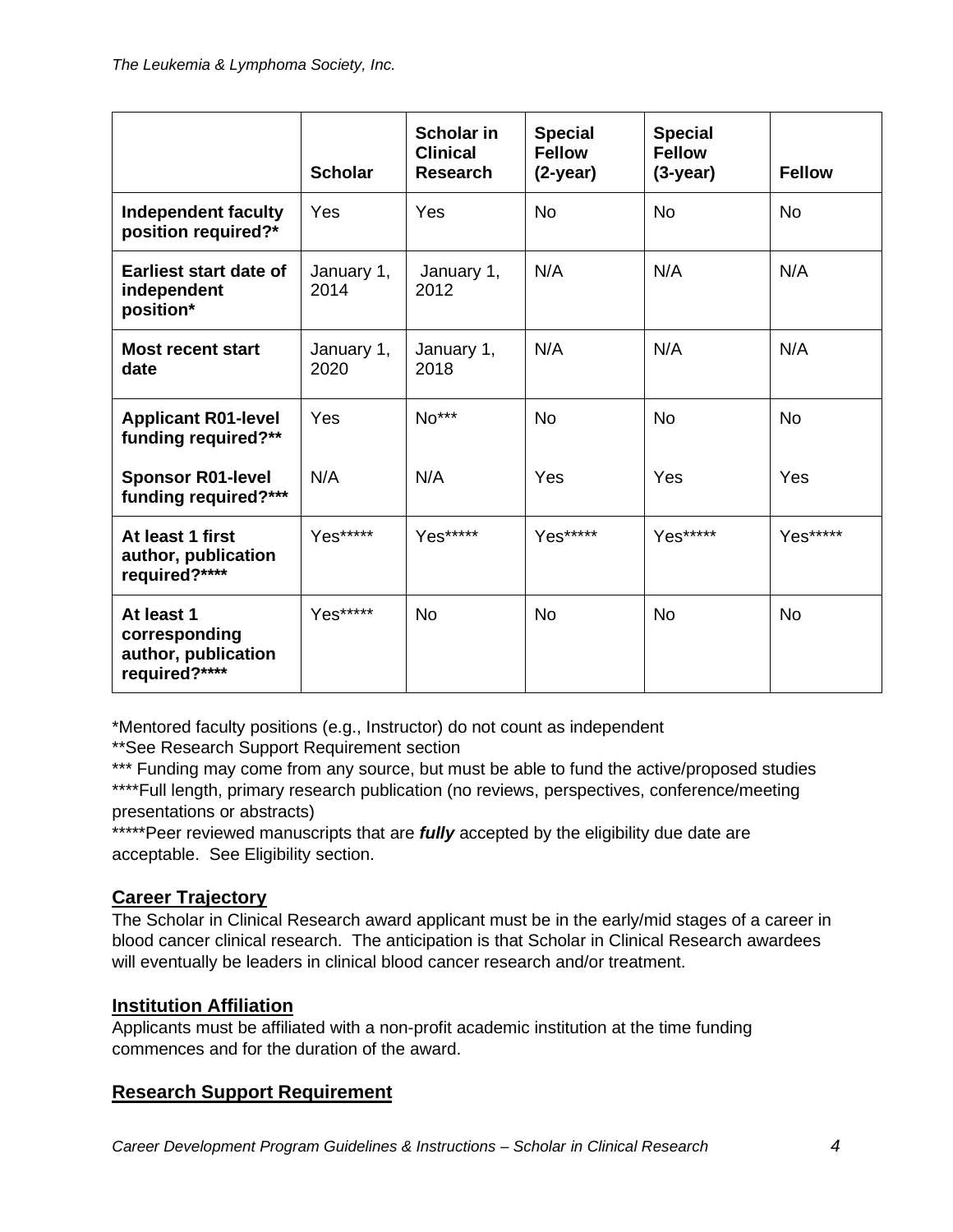The Scholar in Clinical Research Award supports only salary for the awardee and an assistant. Applicants must have funding for the proposed research. This funding may come from the NIH, foundations, industry, or from the applicant's institution. The presence of funding will be assessed at the eligibility phase, while the details of that funding will be assessed after full application submission (evidence of adequate funding will be a major aspect of the review process). In cases where funding starts after the eligibility due date, the applicant must send evidence to [researchprograms@lls.org](mailto:researchprograms@lls.org) from the funding agency of the award details (including funding agency, type, award amount, and start date). This must be received by LLS by the full application due date.

#### **Research support that ends prior to the Award start date may not be used as evidence of research support.**

## **Application Limitations**

Applicants may only submit one application. There is no limit to the number of applications submitted from a specific institution, nor is there a limit to the number of Scholar in Clinical Research (or Scholar) applications on which a Sponsor is listed.

#### **Other Career Development Support**

No other equal or better career development-type award (as measured by the total award amount) may be held at the time of the award start date. If an equal (or better) career development-type award is activated after receiving a Scholar in Clinical Research Award, the LLS award must be relinquished. Those who have previously held an equal (or better) career development-type award *may* apply for a CDP Award.

If a career development-type award (of lower total value) is held by the applicant, this funding may be held concurrently with the LLS award at LLS's discretion, should the LLS award be funded. In all such cases, the LLS funding may only be used to support the applicant/awardee's salary (and that of an assistant who is directly involved in the clinical research). In addition, an absolute requirement is that the other funding must support blood cancer research. Funding from organizations that are focused on diseases other than blood cancer may not be held concurrently with the Scholar in Clinical Research award. This requirement reflects the necessity that the research of a Scholar in Clinical Research should be fully (or largely) focused directly on blood cancer.

#### **Transfers**

The application must be designed from the perspective of where the research will be performed. If a transfer is being considered, notify LLS at least 30 days prior to the transfer date by contacting [researchprograms@lls.org.](mailto:researchprograms@lls.org) **Since applicants are judged in part on their institutional environment, a change to a new institution may affect the review of your application.** If a transfer is agreed upon by the applicant and a new institution after the inperson review meeting (or if LLS is notified of such a transfer after the in-person review meeting), the award may be re-reviewed by both LLS staff and select members of the review panel. If LLS staff and the review panel members agree that this move is beneficial, funding will be awarded. *However, there may be cases where the award may not be funded.*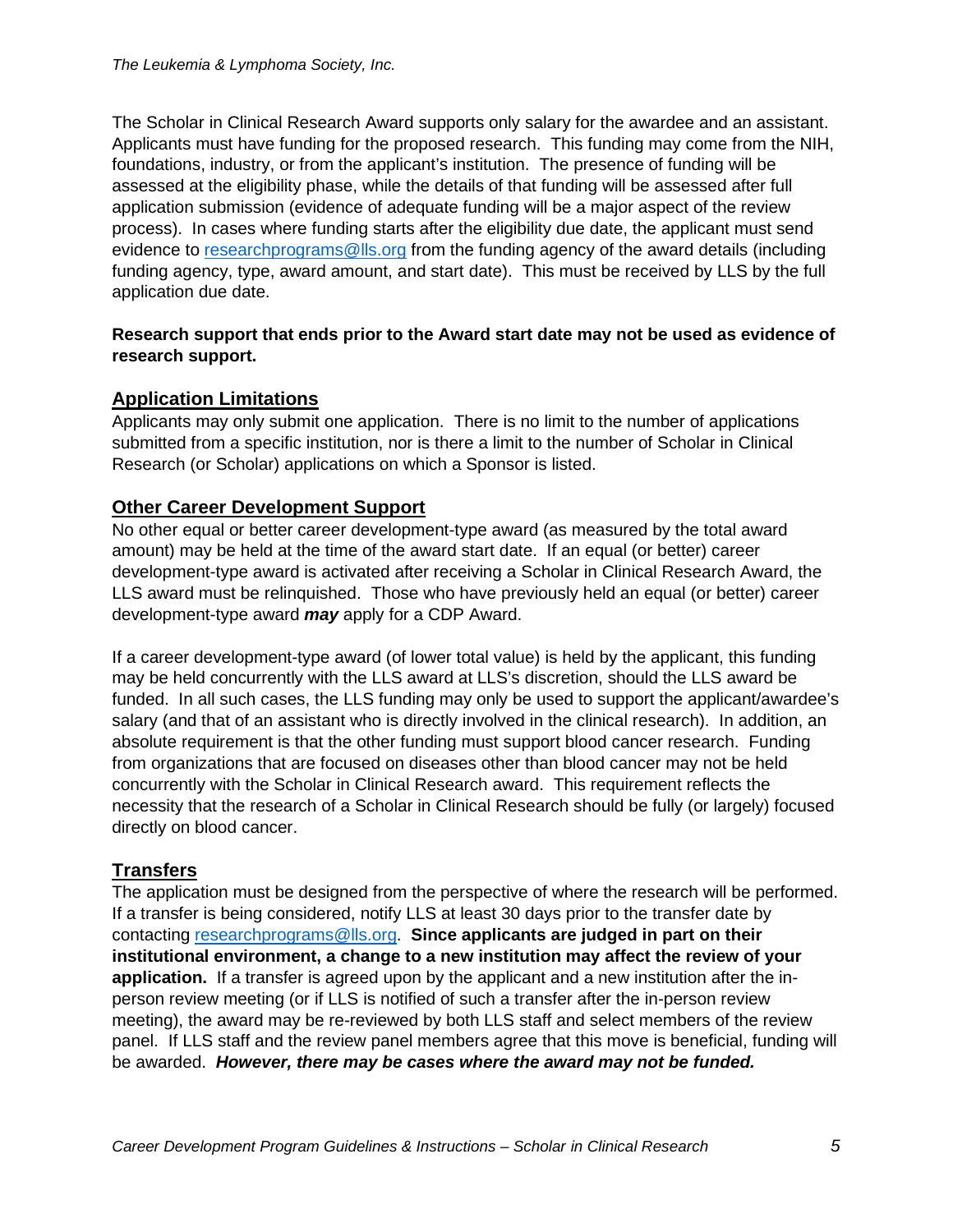## **Change in Applicant or Awardee's Status**

Applicants must be full-time, independent investigators in an academic institution. If this status changes at any time, LLS must be notified immediately. In some cases, the Scholar in Clinical Research award may continue, but only if the awardee's other work is clearly Mission-relevant and associated with a non-profit entity. However, a significant portion of the time must still be spent as an investigator at an academic institution. Should an applicant or awardee obtain a position at a for-profit entity, even part-time, they are no longer eligible to hold the Scholar in Clinical Research Award. Any funds dispersed after this change in status making the awardee no longer eligible must be returned to LLS.

# **Clinical Relevance**

Supported Scholars in Clinical Research are seeking to translate new concepts in the biomedical, epidemiological, or preventative sciences into clinical practice. The research must *directly* involve blood cancer patients (and/or survivors), and generally involves investigatorinitiated clinical trials. Research that is mostly laboratory-based using model systems is not appropriate for the Scholar in Clinical Research Award (but may be appropriate for the Scholar Award). Preference will be given to those whose clinical research is being developed and implemented by the applicant. Ongoing collaborations and sponsorships of clinical research by industry sources are acceptable.

# **Review Process & Applicant Notification**

CDP applications are reviewed by an independent, voluntary panel of experts.

Review criteria for **Scholar** in Clinical Research applications include: Review criteria for **Scholar in Clinical Research** applications:

- Likelihood that success in the applicant's research program will positively impact the treatment of blood cancers
- Likelihood of the applicant becoming a leader in the clinical blood cancer research field
- Accomplishments of the applicant
- Innovation of current and future research program
- Access to applicable key materials and models, including patient materials, animal models, drugs, etc., to demonstrate feasibility of research program
- Clarity of presentation
- The institution's support for the applicant's research program and career advancement, as demonstrated in the Sponsor Letter
- Clear evidence of funding to support the clinical research program

Based on these criteria, the application receives a Priority Score based on the NIH scoring system.

After the review panel meeting, applications will be rank-ordered based on their Priority Score and those at or near the payline will be presented to LLS's oversight committees for approval. Funding will be based on ranking and LLS priorities. Funding status is relayed by email only and is not available by phone. All Priority Scores are confidential and are available only to LLS oversight committees and staff. Brief, anonymous feedback from the review panel may be provided, but only when available.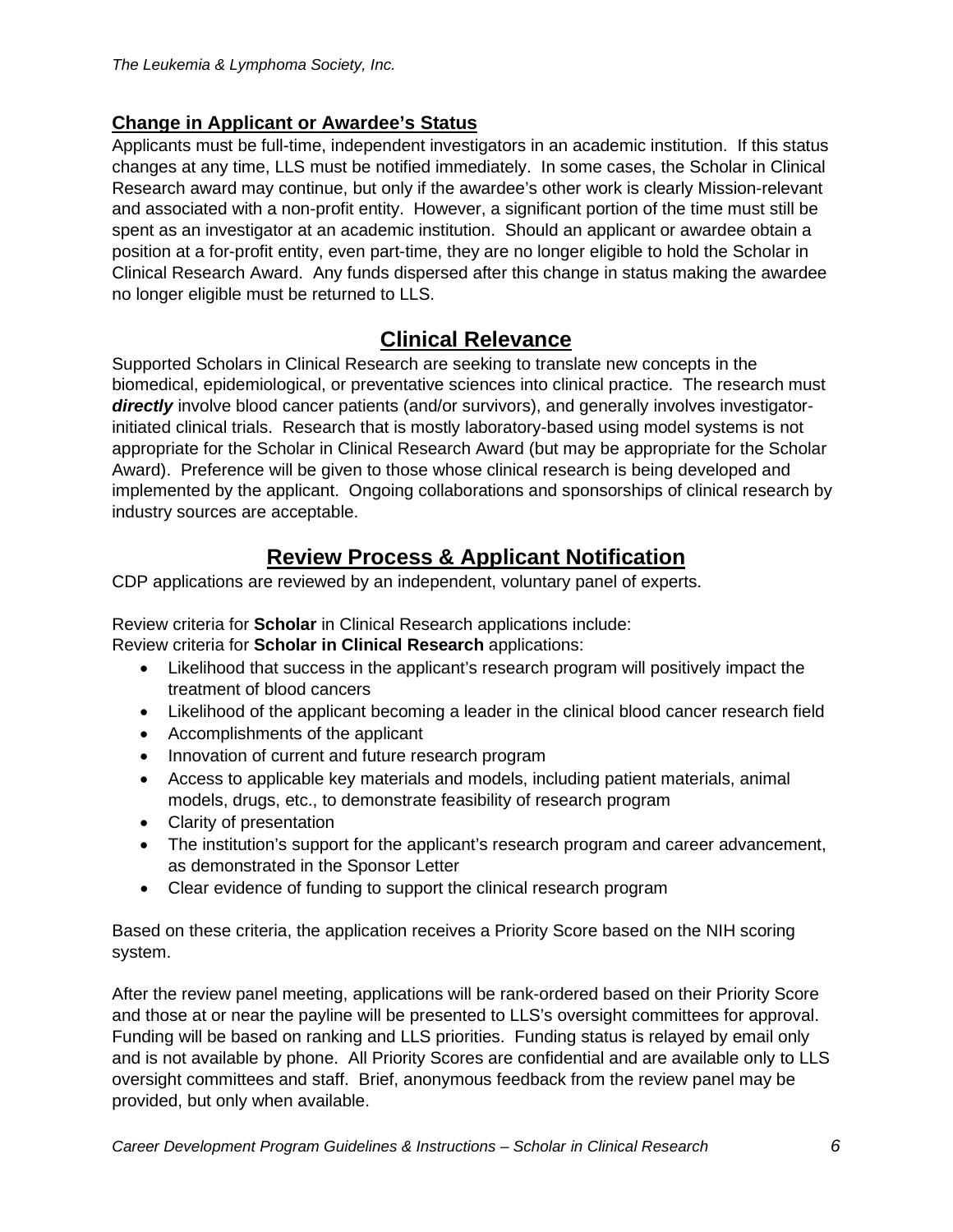Applicants can see the status of their application on the [LLS Research Portal.](https://lls.fluxx.io/) Up until final decisions are made, the status will be "Under Review." After final decisions are made, the status will either be "Awarded," "Waitlist" or "Not Funded." Please do not call or email regarding status updates.

| <b>Phase</b>                              | <b>Date</b>                                                                |
|-------------------------------------------|----------------------------------------------------------------------------|
| Eligibility Phase: open                   | August 16, 2021                                                            |
| <b>Eligibility Phase: close</b>           | November 1, 2021, 3:00 PM (ET)                                             |
| Eligibility determination<br>by LLS staff | Rolling                                                                    |
| Notification of eligibility               | By November 8, 2021<br>(typically within 5 business days after submission) |
| Abstract Phase: open                      | Immediately after eligibility is approved                                  |
| Abstract Phase: close                     | November 15, 2021, 3:00 PM (ET)                                            |
| Full Application Phase: open              | Immediately after Abstract Phase submission                                |
| Reference letters due                     | December 17, 2021, 3:00 PM (ET)                                            |
| Full Application Phase: close             | December 17, 2021, 3:00 PM (ET)                                            |
| Award Notification*                       | May 2022                                                                   |
| <b>Award Start Date</b>                   | July 1, 2022                                                               |

**Key Dates**

*\*LLS's non-negotiable Grant Agreement Terms & Conditions are available on [www.lls.org.](http://www.lls.org/)* 

**The submission deadlines will be enforced.** Please note that all times are Eastern Time (ET). If any date falls on a weekend or US holiday, the deadline becomes the next business day. **There are no exceptions permitted with our deadlines.**

#### **It is highly recommended that submissions are done the day** *prior* **to the deadline.**

Internet traffic may be slow near the deadline, which may result in difficulties in submission. In addition, LLS's response time to questions may be delayed by the high volume received near the deadline. Therefore, it is imperative that any questions be posed to LLS as far ahead as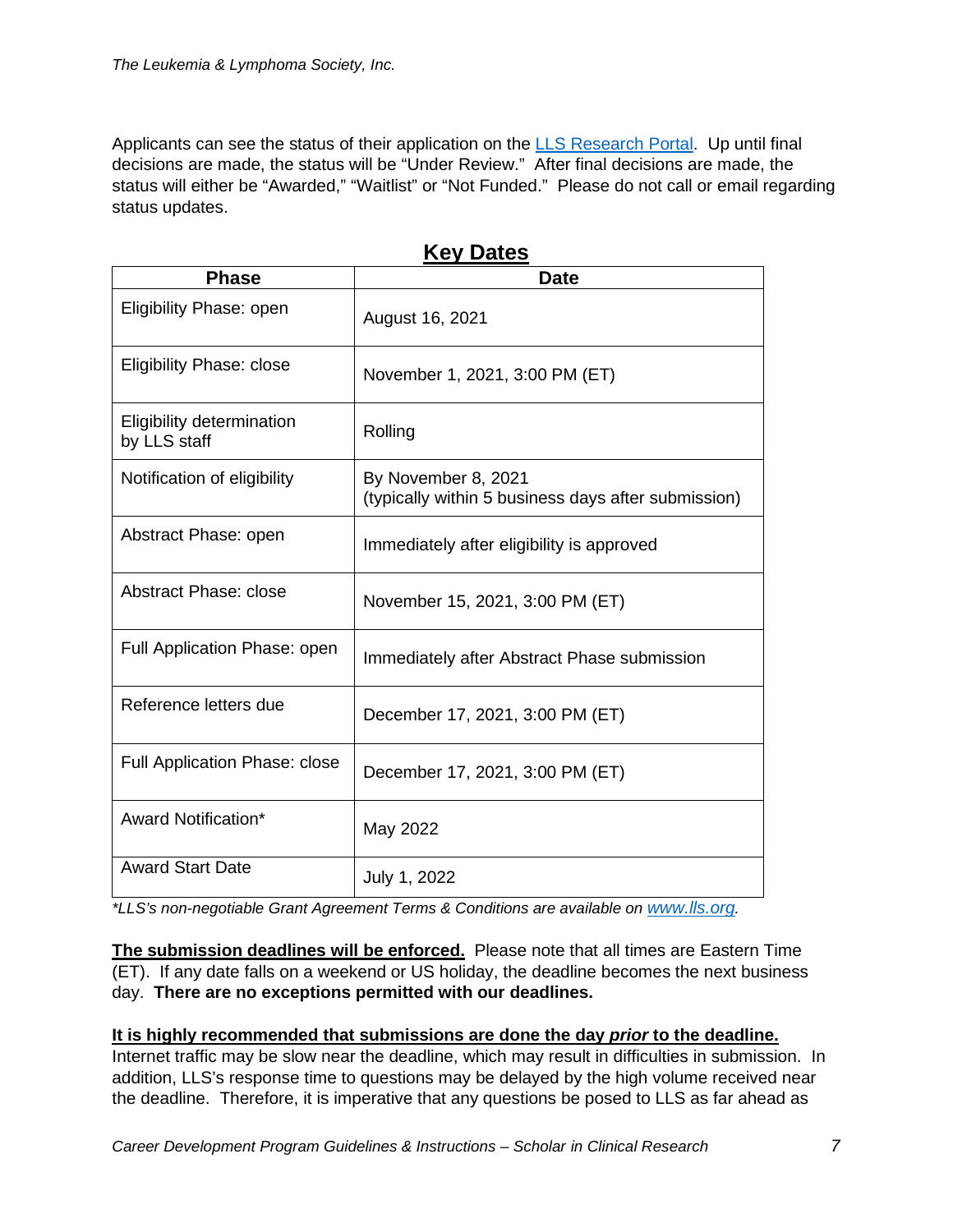possible. The [LLS Research Portal](https://lls.fluxx.io/) automatically shuts down submissions after the deadline has passed. **Late submissions due to technical difficulties will not be accepted.** Every year, a few applicants get caught with difficulty near the deadline and some are unable to submit because of these issues. The best way to avoid this problem is to submit every phase well ahead of the deadline.

# **General Application Instructions**

The CDP application process consists of 3 distinct phases: Eligibility\*, Abstract\*, and Full Application.\* Below are step-by-step instructions for applying:

- 1. Read these Guidelines & Instructions in full.
- 2. Log in to the LLS [Research](https://lls.fluxx.io/) Portal [\(https://lls.fluxx.io/\)](https://lls.fluxx.io/) and select Career Development Program. Click "Apply Now" to begin the application process (well ahead of the deadline).
	- $\circ$  If you have applied to LLS in the past, you do not need to create a new registration and can log-in with your username (email address associated with your account) and your password. If you forgot your password, simply click the "reset or create password" link and enter your email address. The system will send your username and a link to update your password.
	- o If you are a first time user to the [LLS Research Portal,](https://lls.fluxx.io/) please contact [researchprograms@lls.org](mailto:researchprograms@lls.org) so an account can be created for you.
- 3. Familiarize yourself with the [LLS Research Portal.](https://lls.fluxx.io/)
- 4. Follow the instructions on the [LLS Research Portal](https://lls.fluxx.io/) and this document to complete and submit your Eligibility. Eligibility requires completion of both the web form and the current eligibility form, which should be downloaded from the Project Document section of the web form.
- 5. You will receive an email (typically within 5 business days) notifying you of your Eligibility approval status. Once your Eligibility is approved, return to the [LLS Research Portal,](https://lls.fluxx.io/) select "New or Pending" under Requests on the left panel and follow the instructions on the site and in this document to submit your Abstract Phase components.
	- o You may be contacted by an LLS staff member if the information provided on your eligibility request suggests that you may be better suited for a different award category.
	- $\circ$  LLS staff will determine eligibility on a rolling basis using the criteria described in this document.
- 6. Reference letters requests are required during the Abstract Phase. Applicants are responsible for making sure that all required reference letters are submitted by their letter-writers by the Full Application deadline.
- 7. Once you have submitted your Abstract Phase information, you may immediately begin the Full Application Phase. Please carefully follow the instructions on the [LLS Research](https://lls.fluxx.io/)  [Portal](https://lls.fluxx.io/) and this document. The Full Application Phase requires completion of both the web form and the current application template, which should be downloaded from the Project Document section of the web form. **Failure to follow all application instructions may result in administrative disqualification of your application.**
	- o Contact [researchprograms@lls.org](mailto:researchprograms@lls.org) with any questions about the application that are not addressed in the [LLS Research Portal](https://lls.fluxx.io/) or this document.
- 8. Submit your Full Application to LLS prior to the Full Application deadline. We strongly recommend submitting well before the deadline, as site traffic on the day of and days leading up to the deadline will be heavy. **There are no extensions permitted to our deadlines.**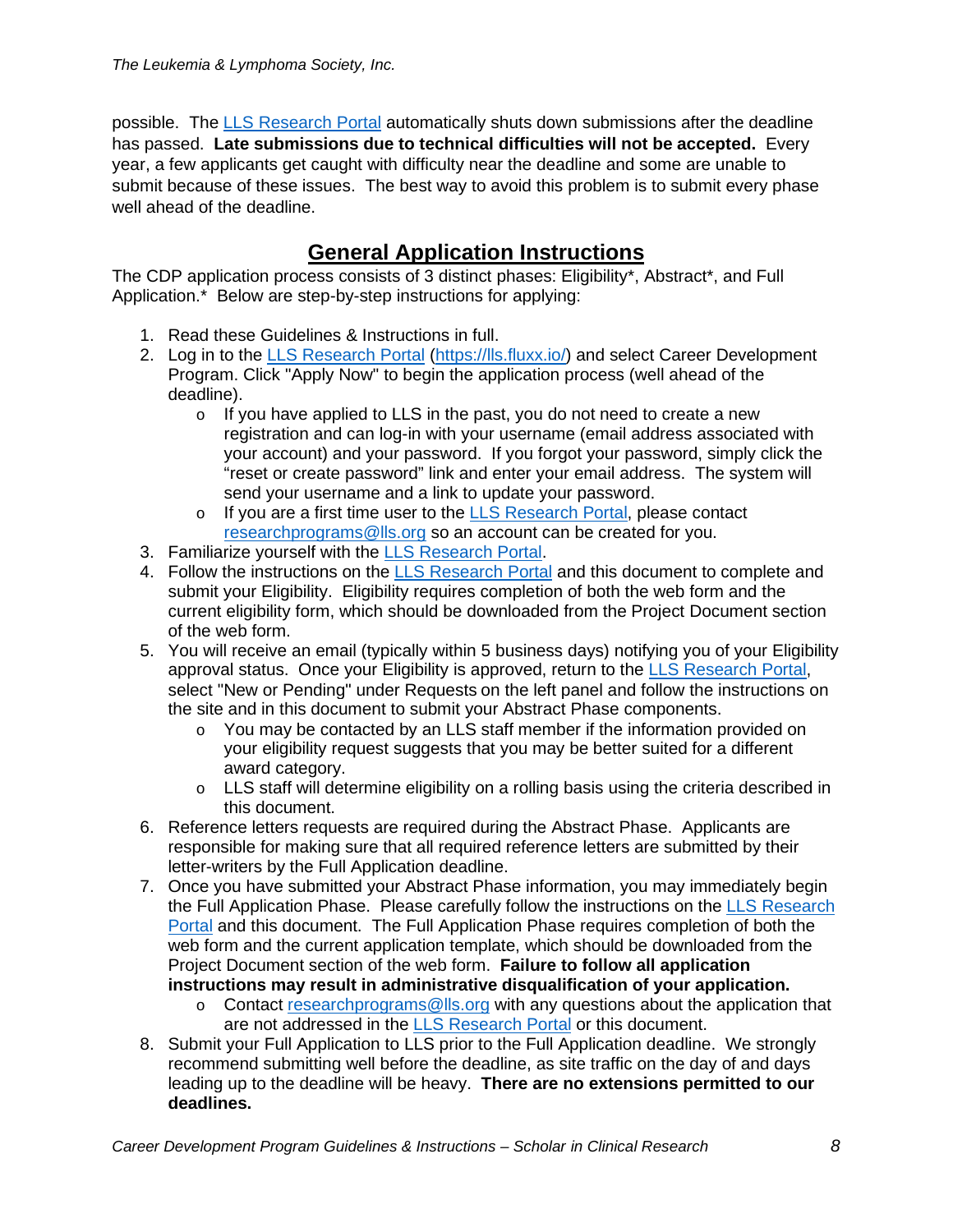- 9. Character limits include spaces. Character and other length limits are strictly enforced on the web form and the uploaded project description template. Font must be Arial 11 pt. **If character limits and font restrictions are not adhered to, or the preset margins are altered, the application may not be reviewed.**
- 10. To create a fair process to all applicants, these Guidelines & Instructions and information on the [LLS Research Portal](https://lls.fluxx.io/) must be followed. *Do not ask for exceptions to these policies, including but not limited to exceptions to deadlines or making corrections to your document past the deadline.*

#### *Carefully check every page of your application prior to submission. You are ultimately responsible for this submission, even if someone else submits on your behalf.*

You may save your work and return to it at any time by clicking "Save." Clicking "Submit" will lock your application and prevent further modification at that stage. Contact [researchprograms@lls.org](mailto:researchprograms@lls.org) if you submit in error (must be at least one hour prior to the deadline).

At any time during the application process, including after submitting your Full Application, you can check the status of your application by logging in to the [LLS Research Portal,](https://lls.fluxx.io/) selecting your application (under Requests in either "New or Pending" or "Submitted"), and referring to the Status in the yellow box at the top of the page.

If you have any technical difficulties with the LLS [Research](https://lls.fluxx.io/) [Portal,](https://lls.fluxx.io/) please contact [researchprograms@lls.org.](mailto:researchprograms@lls.org)

\*Information provided at the earlier phases must match that provided at later phases. *Divergence between information provided at the Eligibility and/or Abstract Phases and information provided at the Full Application Phase may result in administrative disqualification; if not disqualified, any divergence may be shared with the review committee.*

# **Detailed Eligibility Phase Instructions**

Applicants may submit Eligibility Phase components upon opening of the program. Most eligibility information will be submitted via upload on the [LLS Research Portal.](https://lls.fluxx.io/) Eligibility will be evaluated by LLS scientific staff on a rolling basis (see the Eligibility Review section below). If eligibility is approved, the applicant may proceed to the next phase of the application process. If eligibility is rejected, the applicant may submit one more time if new information is provided and the eligibility deadline has not passed.

#### *All information requested on the eligibility form must be provided.*

#### **Submission and Confirmation**

You will receive an automated email stating that your information was successfully submitted within 2 business days of submission. If you have not received this email within 2 business days, contact [researchprograms@lls.org.](mailto:researchprograms@lls.org) **It is recommended that you confirm each stage of the application process by checking your application status on the [LLS Research Portal.](https://lls.fluxx.io/)**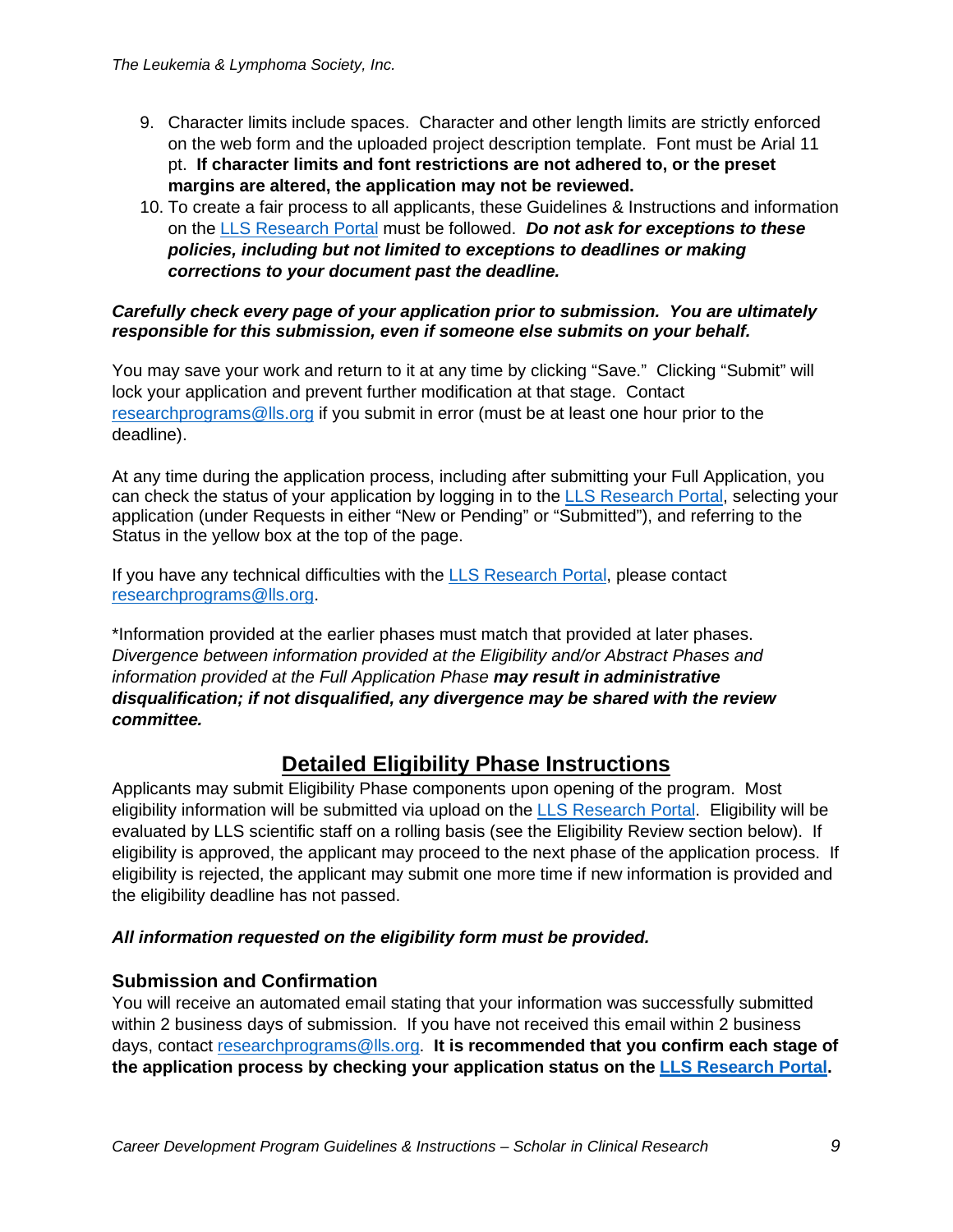#### **Eligibility Review**

LLS staff will review eligibility on a rolling basis, and you will generally receive notification within 5 business days. Refer to Key Dates for details. **If you have not received notification within 5 business days, contact** [researchprograms@lls.org.](mailto:researchprograms@lls.org)

If eligibility is accepted, you will have access to the Abstract Phase.

During the Eligibility Phase, the applicant should carefully consider who will write reference letters on their behalf and alert them of the due date for these letters (See Reference Letters subsection in the Detailed Abstract Phase Instructions). Letters submitted past the deadline will not be accepted. It is therefore beneficial to have a backup letter-writer in case one of your original writers is not able to submit on time.

# **Detailed Abstract Phase Instructions**

There are two main aspects of the Abstract Phase:

- Reference Letters
- Project Information

The reference letter information can be added as soon as the application moves to the Abstract Phase. It is recommended to complete the reference letters information before starting the Project Information components, so that the writers get their submission instructions early (more details are found in the next section). Completion of the reference letters section by the applicant must happen prior to final submission of all Abstract Phase components.

#### **Reference Letters**

The applicant must have reference letters submitted on their behalf. These letters must be submitted directly by the letter-writers to the [LLS Research Portal.](https://lls.fluxx.io/) (See Initiating Blind Reference Letters below).

**It is the responsibility of the applicant to ensure that the letters are submitted in the [LLS](https://lls.fluxx.io/)  [Research Portal](https://lls.fluxx.io/) and received by the deadline. Letters received by LLS after the deadline will not be accepted.**

*If there are not at least 3 letters of reference received by the full application deadline, the application will be administratively disqualified*.

#### **Reference Letter Policies**

- Three letters are required
- It is beneficial to have a backup letter-writer in case one of your original writers is not able to submit on time
- No more than four letters will be accepted
- Though not required, it is beneficial to have two of the letters coming from outside your institution
- Letters are blinded to the applicant and must be uploaded directly by the writer
- **The Sponsor Letter is separate from the reference letters and therefore is** *not* **considered one of the three reference letters; Sponsor information should not be**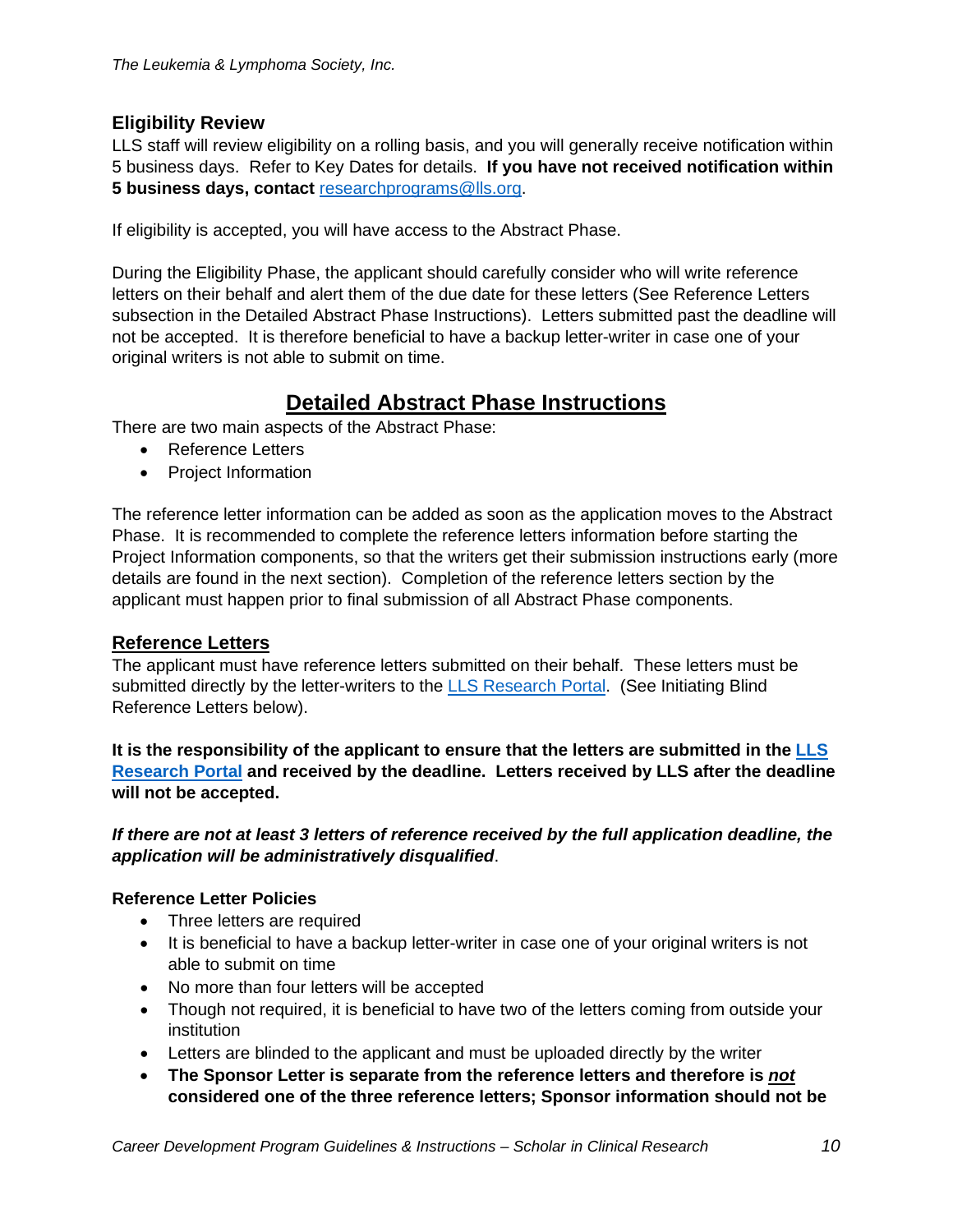#### **provided in the reference letters section on the [LLS Research Portal](https://lls.fluxx.io/) (see Sponsor Letter section)**

#### **Initiating Blind Reference Letters**

During the Abstract Phase, the applicant must contact those who will write their reference letters.

A section called "Request Blind Reference Letters" is available on the [LLS Research Portal](https://lls.fluxx.io/) during the Abstract Phase. For each letter-writer, press the green "+" button on the right side. A pop-up window will appear. Copy and paste the first name, last name, and email address of the letter-writer into the designated spaces. After adding this information, press "Create Recommendation." The pop-up will disappear, and an email will be automatically sent to the letter-writer. The email will contain a unique link that allows the writer to directly upload the letter to the [LLS Research Portal.](https://lls.fluxx.io/) This process is repeated for each of the letter-writers.

The email may end up in the letter-writer's spam. Therefore, after the letter-writer's information is added in the [LLS Research Portal,](https://lls.fluxx.io/) **it is critical for the applicant to follow up with each writer to be sure they received the email.** If they have not received this email within 2 business days, email [researchprograms@lls.org,](mailto:researchprograms@lls.org) and the link will be re-sent to them.

The letters will not be viewable by the applicant. However, the applicant can view reference letter status on the [LLS Research Portal.](https://lls.fluxx.io/) Prior to each letter's submission, a note will be visible to the applicant indicating that no letter is uploaded. After the letter is uploaded, this note will change to indicate that the letter has been submitted.

#### **Project Information**

Provide the following after completing the initiation of blind reference letters. All information provided here must remain consistent in the full application. *Significant divergence between information in this section and in the full application may negatively affect your funding chances.*

#### **Title**

This will be the same title that you must use for the full application. Limited to 150 characters (including spaces).

Provide the following details that form the basis of your research. Only state information that you will *directly* be studying in your research. Do not state information here that is not directly applicable to your experimental approach. This information must reflect what will be in your full application; significant divergence may negatively affect your funding chances.

#### • **Disease or Subject Focus**

Indicate the disease or subject that directly forms the basis of your experiments (e.g. AML, stem cell transplant, etc.). Limited to 75 characters (including spaces).

#### • **Technological Approaches**

Indicate the overall technological approaches used in your experiments (e.g. next-generation sequencing, crystallography, etc.). Limited to 75 characters (including spaces).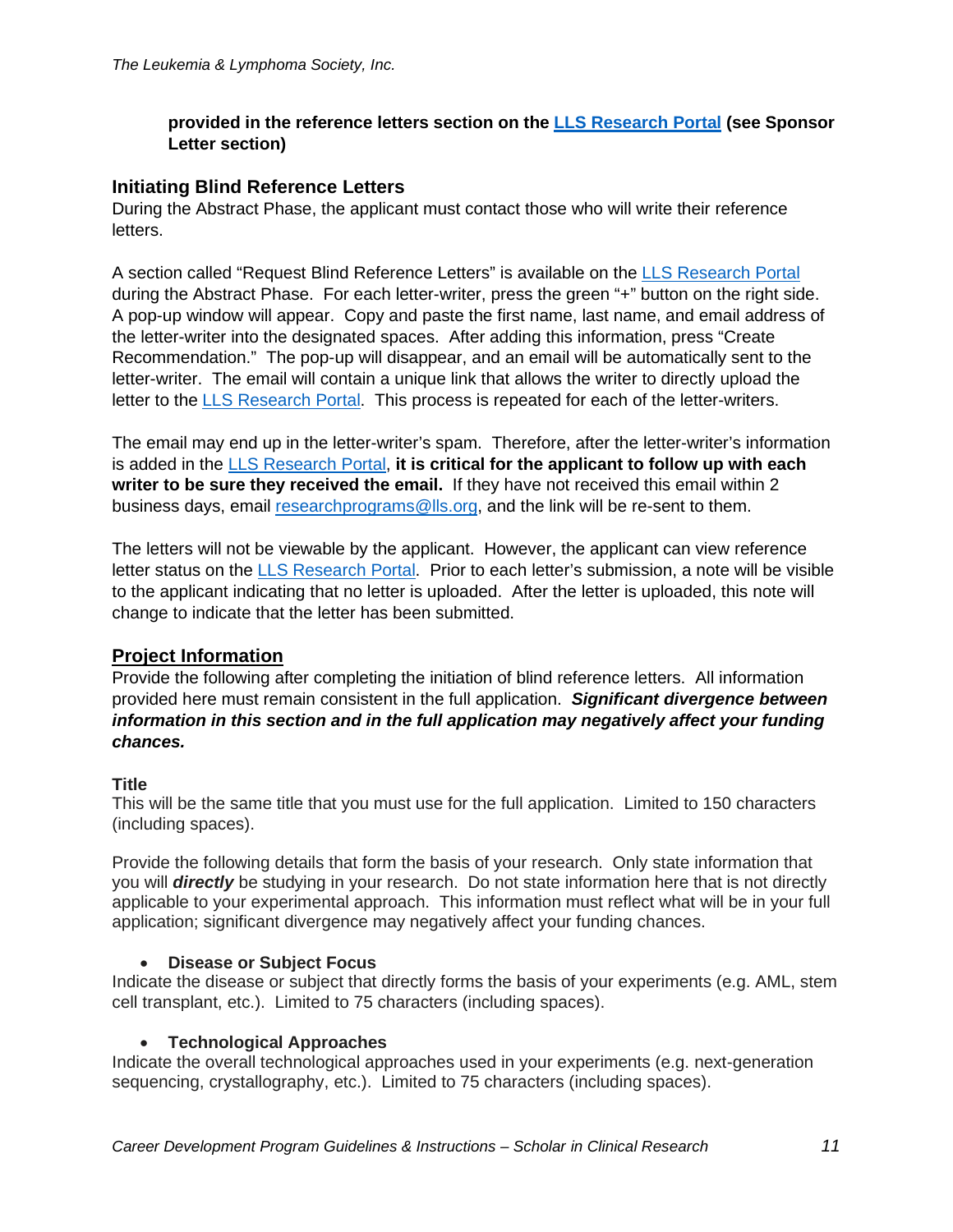#### • **Model System(s)**

Indicate the model systems used in your experiments (e.g. cell lines, mouse models, patient samples, etc.). Limited to 75 characters (including spaces). (Do *not* indicate patient samples if you will not likely be using these in your experiments).

#### **Summary**

For funded applications, we post awardee information on our website. Together with the applicant's biographical information, there is a short summary of the applicant's research. From there, a reader may choose to look at the longer lay abstract. Therefore, please provide a 3-5 sentence summary describing your work. The total of all sentences should be no more than 500 characters including spaces). Use this guide to structure the short paragraph:

- Overall question/focus of your research (1 sentence)
- High-level approach you will use to address this question (1 to 2 sentences)
- Outcome/goal of your research (1 to 2 sentences)

The overall goal is to provide a succinct overview of your research.

## **Brief Biography**

A brief biography written for a lay audience. Approximately 1,000 characters including spaces.

## **Lay Abstract**

The lay abstract should clearly describe your overall research program, its relevance to blood cancer, and how success in your overall program will improve the treatment of blood cancer. Use non-technical language that can be easily understood by the lay community. Scientific/Greek characters or symbols must not be used. The lay abstract is essential for LLS to continue successful fundraising to support our current and future grantees, including the later year(s) of *your* award, should it be funded. Thus, we require a well-written lay abstract with sufficient detail and suitable language for non-scientists. Be aware of your confidential information, as the lay abstract will be shared with others. **2,000 character minimum and 2,500 characters maximum including spaces.**

#### **Helpful hints:**

- Limit the use of scientific terms that are specific to your field.
- When specific scientific terms are necessary, be sure to include a brief definition. o When in doubt, err on the side of over-explaining.
- Avoid using too many acronyms and always define acronyms before using (except for common acronyms like "DNA").

Use the following list of questions as a guide for creating your Lay Abstract:

- What are the overall problems that your research program is addressing?
- What are the goals of your program? How does if fit into the overall problem?
- What is unique about *your* research? You must describe the specifics of your research and approach while avoiding being overly generalized/generic.
- What will be the indicators for success of your research program?
- How will this benefit blood cancer patients now or in the future?

#### **Scientific Abstract**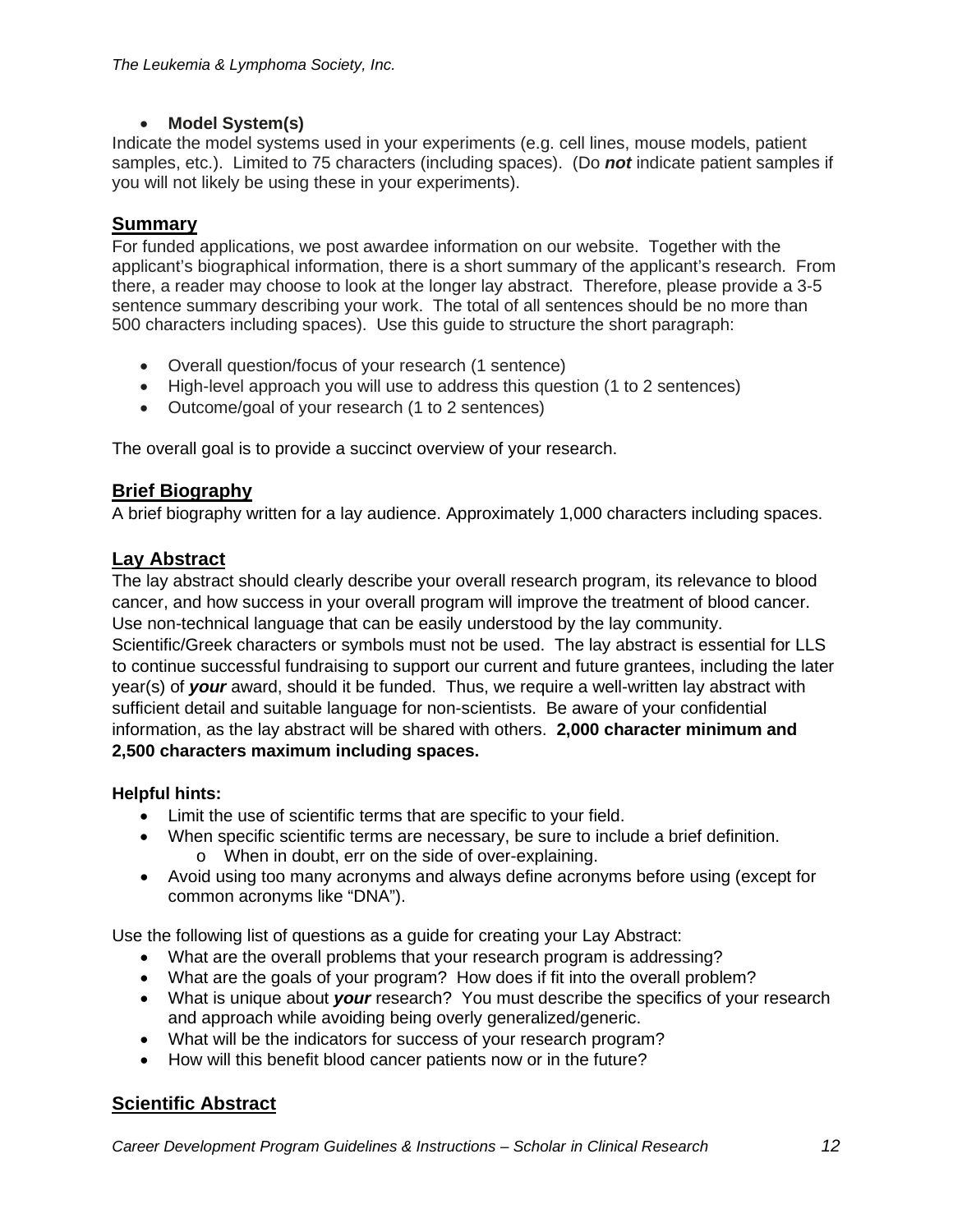The scientific abstract should accurately reflect your overall research program. Though putting your research in a broader context may be useful, it is also important to avoid overstating your research beyond your actual research activities. Do not use disease names or other terms that are not directly relevant to your research. **1,500 characters maximum including spaces.**

## **Submission and Confirmation**

After clicking the "Submit" button, you will receive an automated email within 2 business days stating that your information was successfully submitted. If you do not receive the email confirmation, contact [researchprograms@lls.org.](mailto:researchprograms@lls.org)

Immediately after Abstract Phase submission, you will have access to the Full Application Phase and may proceed with the application.

## **Changes**

Information collected in the Abstract Phase will automatically populate fields in the Full Application Phase. Changes may be made with LLS approval if requested prior to the Full Application Phase deadline. Email [researchprograms@lls.org](mailto:researchprograms@lls.org) requesting any change and identify the elements to be changed. No changes may be made after the Full Application Phase deadline has passed. Abstract Phase components must accurately reflect the focus of the full application. Furthermore, the exact wording of the summary and abstracts must be provided in the full application. **Failure to follow these policies may result in disqualification of the application.** See the first paragraph in the Project Information section above.

At this stage, the applicant should follow up with those chosen to write reference letters to remind them of the upcoming deadline for letter submission.

# **Detailed Full Application Phase Instructions**

Some sections of the full application will carry through from the Abstract Phase. Information that carries through must not be modified; changes made to the Abstract Phase components after the Abstract Phase deadline without LLS approval may result in administrative disqualification of the full application. The remainder of the full application consists of web form components and elements to be uploaded as a *single PDF.*

#### **Failure to submit as a single PDF in the order described on the template may result in disqualification of the application.**

Two sections are required for the uploaded PDF:

- Section 1: Project Description Template
- Section 2: Attachments

# **Section 1: Project Description Template**

#### (Downloaded from the [LLS Research Portal\)](https://lls.fluxx.io/)

The template consists of the following required elements. You will find detailed instructions for each element on the full application template. Please ensure that you provide all requested information. If you have any questions regarding these elements, please contact [researchprograms@lls.org.](mailto:researchprograms@lls.org) **No information may be attached to the beginning of this**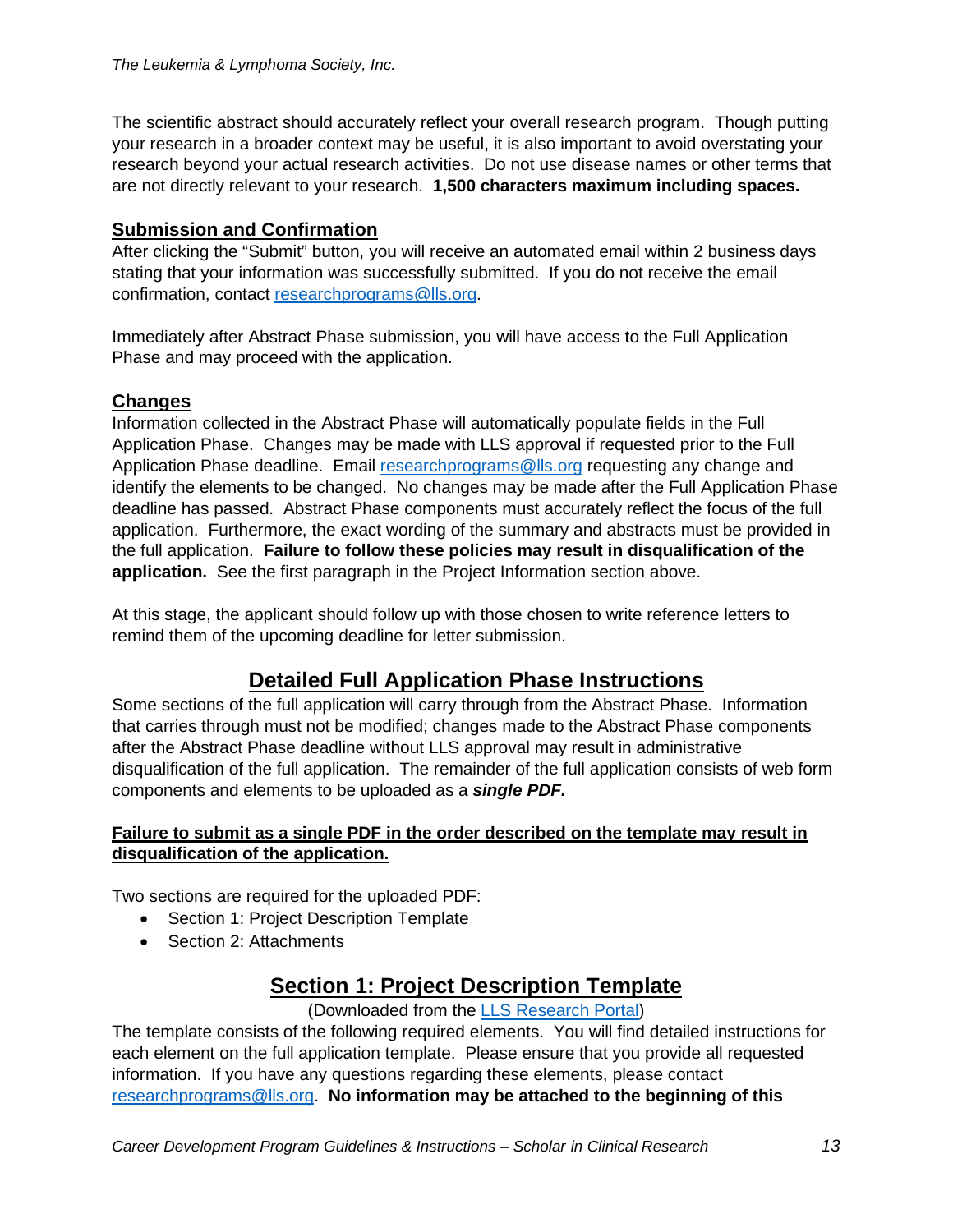#### **template; such added information may result in administrative disqualification of the application.**

Use Arial 11pt. font for all sections, including figures. It is best to have a figure legend as a text box separate from the figure. Should you choose to have the figure legend as part of the figure, be aware that shrinking the figure may make the font size appear smaller than Arial 11 pt. *Should any font appear to be smaller than Arial 11 pt., the application may be administratively disqualified without review.* Disqualification may be more likely when the text looks obviously small, and/or if there are many characters in the text. Smaller font may make it harder for the reviewer to read the figure text, which may negatively affect their review of your application. It may also unfairly provide you the opportunity to increase the amount of information in your application.

- o **Applicant and Project Information:** Provide Name, Institution, Research Program Title, Summary, and Scientific and Lay Abstracts. **Note**: the title, summary, and abstracts must be copied directly from the Abstract Phase.
- o **Protected Time for Research:** This section lists time allocated for all duties (clinical, administrative, research, etc.) both currently and if funded. It is critical that protected time for research, if funded, is sufficient to make research contributions (~20-40% protected time for research).
- o **Research Funding to Support Research Program:** Describe your funding sources that are/will support your current and research described in the application. This information should be readily verifiable and will form a critical component of the review panel's assessment of the feasibility of your research program.
- o **Education and Mentorship:** Describe your education and mentorship responsibilities.
- o **Prior Research List\*:** List up to 3 of your most recent publications (first and/or corresponding author) in chronological order.
- o **Prior Research Accomplishments\*:** Brief description of your most significant contributions to science.
- o **Current and Future Research Program and Graphical Abstract\***
	- **Description of Models, Reagents, and Trials:** All model systems, reagents, and trials mentioned in your current and future research program, including figures, must be described here. This provides reviewers with an easily accessible reference source and demonstrates feasibility of your research plans.
	- **Graphical Abstract:** Provide up to two graphical abstracts to describe some aspect of your research program, such as signaling pathways, overall approach, etc. This provides reviewers (and others) with a quick overview of your research. This is similar to the graphical abstract in a Cancer Cell paper. Graphical abstracts must not be professionally developed. They must be developed primarily by the applicant using tools readily available in a typical lab (e.g., PowerPoint, Photoshop, Adobe Illustrator, BioRender, etc.). You will be judged on your ability to convey information in a simple manner, but you will not be judged on artistic ability. *Do not simply have a diagram of a clinical trial as the major aspect of your graphical abstract.*
	- **Current and Future Research Program:** Provide all current clinical research projects you are leading and integrate with your future plans. This provides the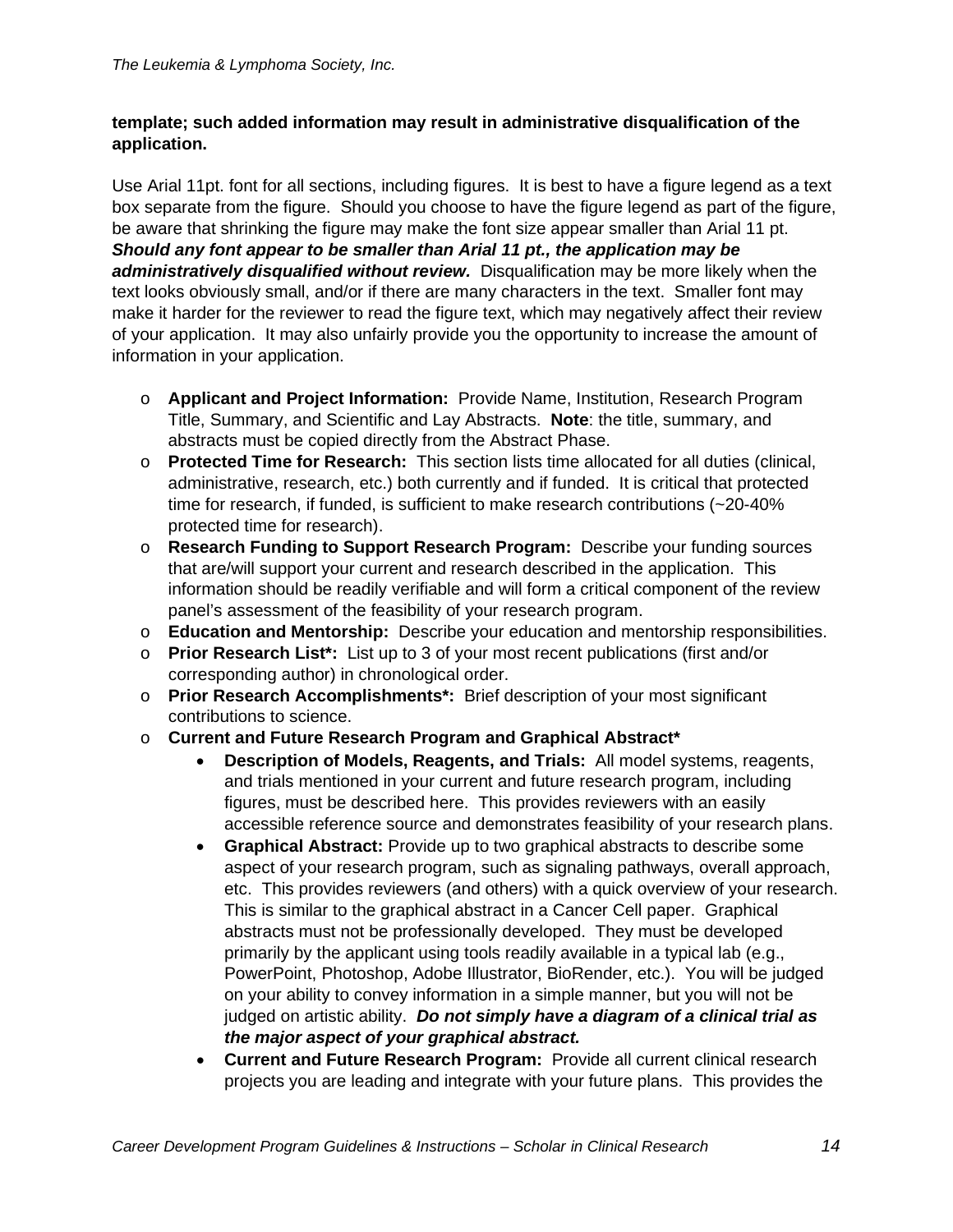opportunity for reviewers to assess your innovative approaches and the impact they may have on blood cancer treatment.

- o **References:** Refer to the application template.
- o **Applicant's Corresponding Author Publications\*\***
- o **Access to Non-Commercially Available Reagents, Drugs, and Models:** Confirm that you have (or will have) access to all reagents, drugs, and models necessary for your research. This will be another component to assess the feasibility of your research.
- o **Other Grant Applications:** List other grants or awards that you are currently applying for or are awaiting a funding decision. If funding decisions on other grant/award applications occur during the application or review phases, you must inform LLS. If your Scholar in Clinical Research Award if funded, you must also indicate whether other award notices occur for grants/awards that may overlap or conflict with the Scholar in Clinical Research Award.
- o **Budget:** Please see details on the application template.
- o **Budget Justification:** Use this section when salary for an assistant is requested. The assistant salary must be directly tied to the clinical research activities presented.
- o **Signature Page:** Please ensure all signatures requested are complete.

#### \**Prior, current, and future research will form an essential part of the review process. Reviewers will use these sections to assess the quality of your clinical research and the likelihood that you will become a leader in blood cancer research.*

#### **\*\*Applicant's Corresponding Author Publications**

Using the *Blood* citation format, list all primary research, corresponding-author publications following the instructions on the template.

#### **Include:**

- Corresponding author publications, including multiple corresponding author publications (corresponding authorship must be verifiable on the manuscript)
- Primary research-oriented publications, including clinically oriented publications (must be primary observations/analyses)
- Peer-reviewed publications that are available on PubMed or the journal's website by the full application due date (full text must be available in one or both locations)
- Peer-reviewed manuscripts that have been accepted for publication; accepted manuscripts that are not yet published must be provided as an attachment and must also be accompanied by a copy of the correspondence from the journal indicating acceptance

#### **Do not include:**

- Publications on which you are not corresponding author
- Non primary research-oriented publications (reviews, perspectives, etc.)
- Methods papers
- Conference presentations
- Manuscripts submitted, under review/revision, or those deposited on a preprint server
- Manuscripts accepted that are not accompanied by correspondence from the journal (see prior section)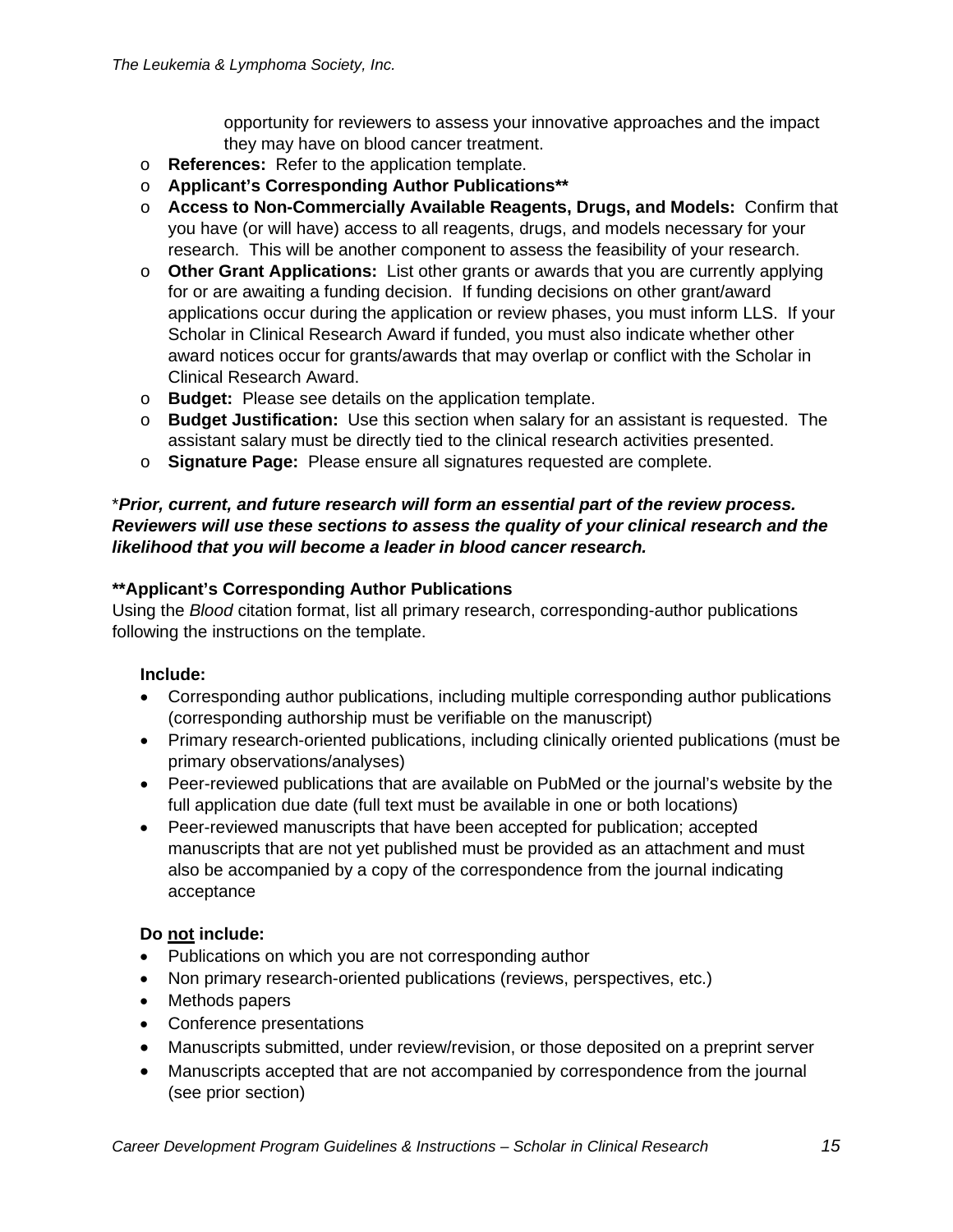Applications will be checked by LLS scientific staff for accuracy. Significant deviations from publicly available information may result in administrative disqualification. An example includes, but is not limited to, the inclusion of a publication where the applicant indicates corresponding authorship, but the manuscript does not indicate corresponding authorship, co/dual corresponding authorship, etc. *In addition, inclusion of papers not verifiably accepted for publication, or the inclusion of reviews or conference presentations, may cause an administrative disqualification of the application.*

# **Section 2: Attachments**

**The following sections must be attached in this order to the end of the template (from Section 1) to create a single PDF. No other information may be provided in this section.**

#### **Applicant's NIH Biosketch**

Use a recent NIH biosketch format found on the NIH website. You do not need to switch to a new version should the NIH update the format during the application process. **Indicate the publications on which the applicant is the corresponding author.** An eRA Commons User Name is not required.

## **Applicant's NIH Other Support Document**

Use the most recent NIH Other Support Document format found on the NIH website. You do not need to switch to a new version should the NIH update the format during the application process

#### *Failure to provide a separate Other Support Document may result in administrative disqualification.*

#### **Sponsor Letter**

The Sponsor Letter must contain the following:

- Description of the applicant's position
- Description of the Sponsoring Institution's support for the applicant's research and clinical activities
- Description of the potential of the applicant to become a leader in clinical blood cancer research
- Future plans for the applicant's career development at the Sponsoring Institution
- Description of how the applicant's time will be divided among research and other responsibilities to the Sponsoring Institution

The Sponsor Letter is separate from the reference letters; **Sponsors may not write a letter of reference. The Sponsor Letter is not blinded to the applicant.**

## **Collaboration/Support Letters (Required where applicable)**

When there are significant collaborations, letters of support are helpful. This is critical when access to patient samples, animal models, or specialized equipment outside of the applicant's laboratory or department is necessary for the proposed research. If a company asset is required and is not commercially available from scientific supply companies, such as proprietary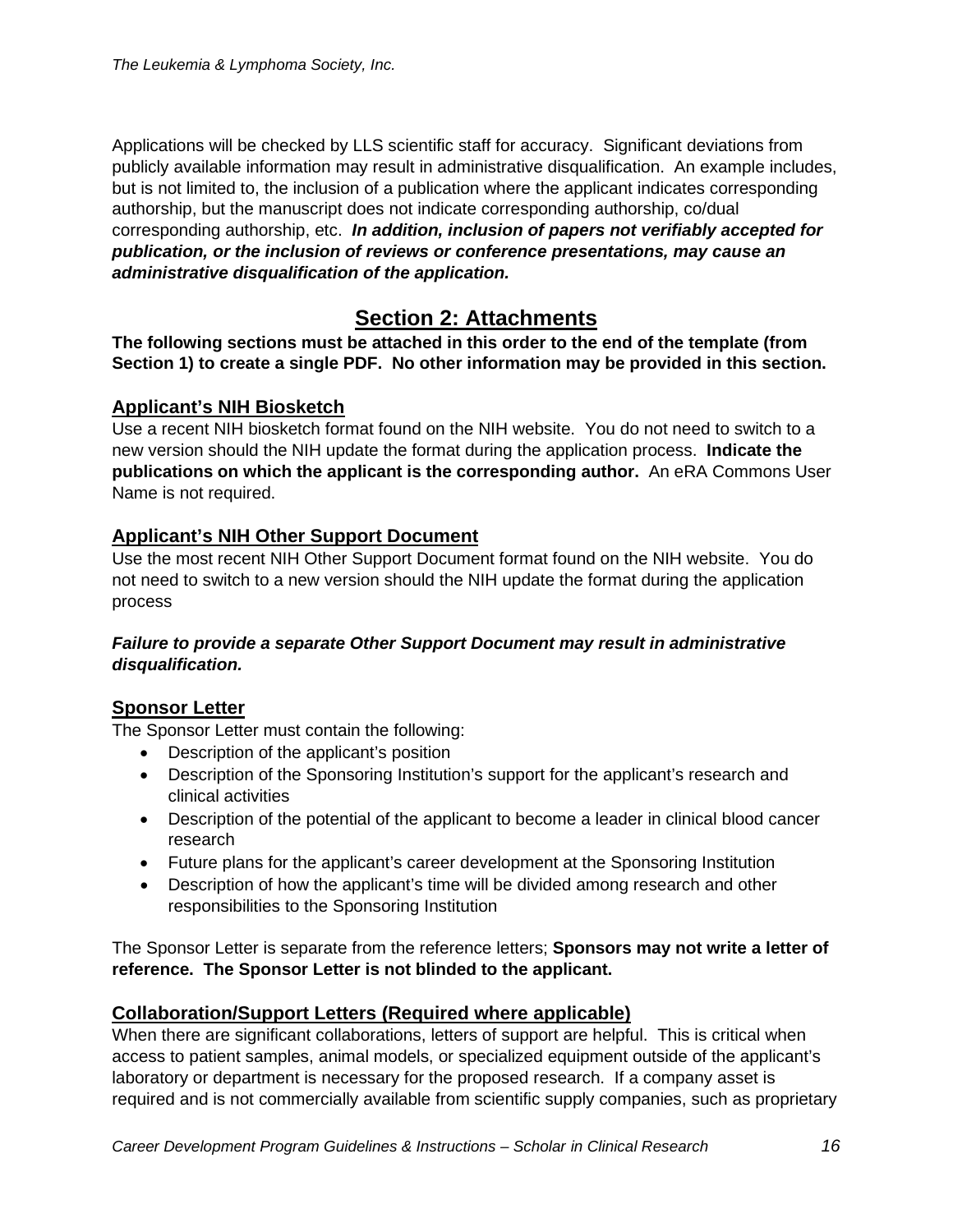drugs, a letter from the company supplying this asset *must* accompany the application. The letters must be signed and must be provided on institutional/company letterhead. It must be clear that any drugs used in clinical trials described in the application are readily available for this purpose. *Failure to provide this information will negatively affect the review of this application.*

Letters attached must not be letters of reference. All letters of reference must be uploaded separately by the writer (and blinded to the applicant). *Any letter attached to the application that is not primarily a letter of collaboration and/or a letter stating access to materials and/or other resources may be administratively disqualified.*

#### **Clinical Protocol (Required where applicable)**

Provide a summary (up to two pages) of any clinical protocols essential to the current/proposed research program, including the NCT number. Include approval date and compliance number. Indicate if IRB approval is pending and provide a letter from the institutional official regarding IRB status.

## **Assurances (Required)**

#### Human Subjects

Indicate if human subjects will be involved in the proposed research. The status (approved, pending, or exempt) of IRB (or equivalent institutional designation) approval must be provided. Documentation of any current or pending approvals must be contained in the full application. There is also a section on the web form that must be completed. An application may be submitted with IRB approval pending, but IRB approval must be obtained and provided to LLS prior to the award start date.

#### Laboratory Animals

Indicate if animals will be involved in the proposed research. The status and date of the Institutional Animal Care and Use Committee (IACUC) (or equivalent institutional designation) approval must be provided. The Animal Welfare Assurance number must be included. Documentation of any current or pending approvals must be provided in the full application template. There is also a section on the web form that must be completed. An application may be submitted with approval pending, but approval must be obtained and provided to LLS prior to the award start date.

#### Recombinant DNA

Indicate if the proposed research involves recombinant DNA. Documentation of any current or pending approvals must be contained in the full application template; there is also a section on the web form that must be completed.

#### Biohazard Statement

Indicate if the proposed research involves the use of biohazards. Documentation of any current or pending approvals must be contained in the full application template. There is also a section on the web form that must be completed.

## **Manuscripts (Optional)**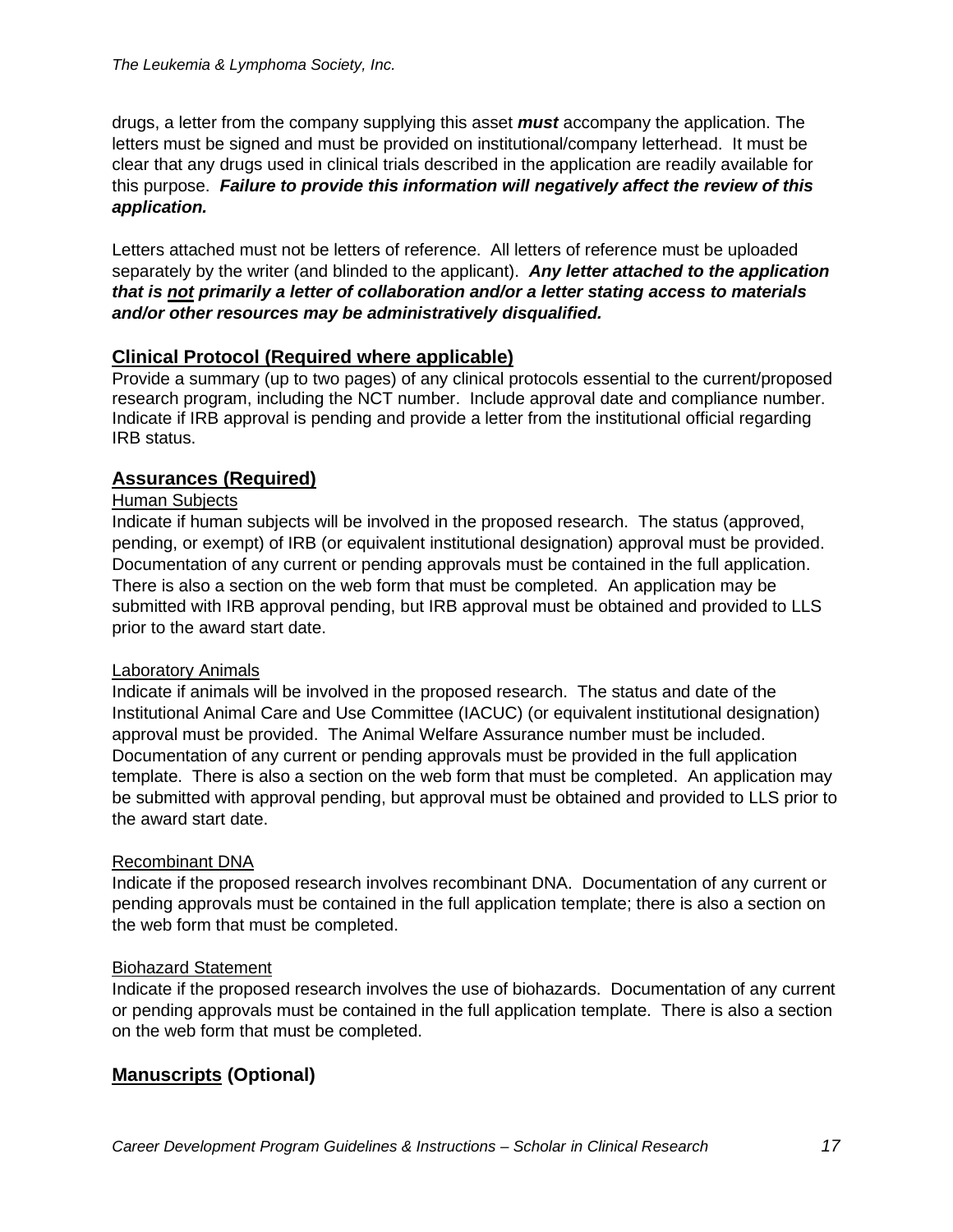Manuscripts may be attached using the following rules. *Applications that do not follow these rules may be administratively disqualified without review.*

- Up to three manuscripts
- You must be first author and/or corresponding author on the manuscript (co-first and/or co-corresponding authorship is acceptable)
- Manuscripts must be either under review or accepted but not yet available on PubMed or the journal website by the full application due date
- Each manuscript *must* be accompanied by a copy of correspondence from the journal indicating the status of the review
- Publications that are on a preprint server, but not under review *cannot* be attached; there is a separate section of the template where you may provide a link to preprint manuscripts

*No attachments besides those listed above should be included, nor should there be any attachments preceding the template (e.g., no cover letters). Applications that include additional documents besides those requested may be administratively disqualified.*

# **Uploading the project document and final submission**

Upload the full application components, as a single PDF, in the Project Document section on the web form.

**All documents must be combined into a single PDF in the order listed above before uploading.** *Failure to submit as a single PDF in the order above may result in disqualification of the application.*

## **Submission and Confirmation**

After clicking the "Submit" button, you will receive an automated email **within 2 business days** stating that your information was successfully submitted. **If you do not receive the email confirmation of submission, contact**[researchprograms@lls.org.](mailto:researchprograms@lls.org)

Only one application document and one eligibility request document should be present. If extra documents remain after submission and before the deadline, email [researchprograms@lls.org](mailto:researchprograms@lls.org) and let us know which documents to remove.

Carefully check your PDF prior to submission. If you notice problems with your PDF after you have submitted, email [researchprograms@lls.org](mailto:researchprograms@lls.org) and we will help you upload the correct document if you are unable to delete the incorrect document. *This email must be received, with the correct document, prior to the deadline; there are no exceptions to this rule.*

**Check the application prior to final submission. The applicant is ultimately responsible for the submission, regardless of who is uploading information on the [LLS Research](https://lls.fluxx.io/) [Portal.](https://lls.fluxx.io/)** Every year, LLS has a small number of people that notice problems with their application after the deadline. Applicants will avoid this problem by carefully checking their application prior to final submission. Submitting well ahead of the deadline is also beneficial.

Once the deadline has passed, only the following updates may be made: